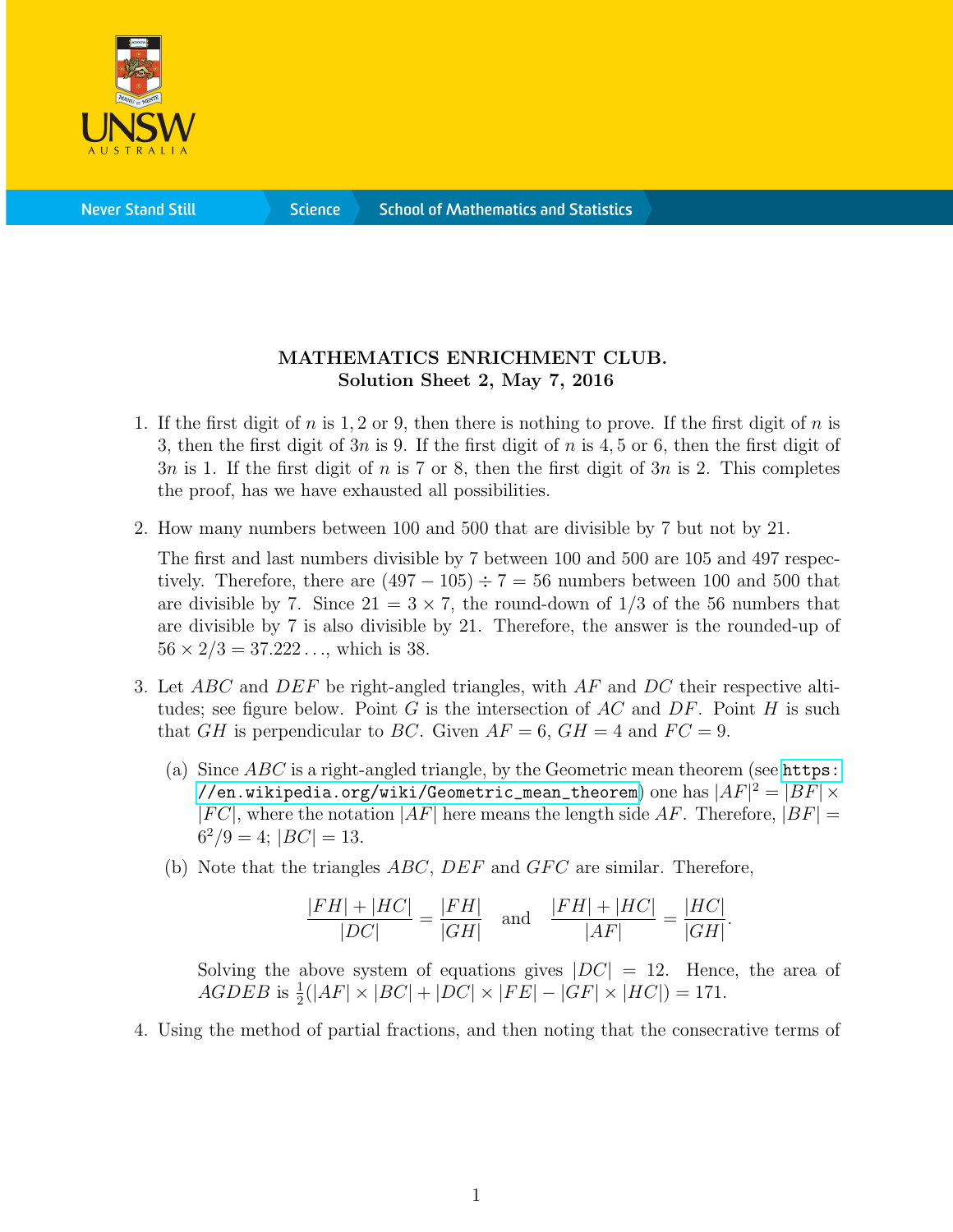the series cancels,

$$
\sum_{n=1}^{\infty} \frac{1}{n^2 + 3n + 2} = \sum_{i=1}^{\infty} \frac{1}{n+1} - \frac{1}{n+2}
$$
  
=  $\frac{1}{2} - \frac{1}{3} + \frac{1}{3} - \frac{1}{4} + \frac{1}{4} - \frac{1}{5} + \dots$   
=  $\frac{1}{2} + \lim_{n \to \infty} \frac{1}{n}$   
=  $\frac{1}{2}$ 

5. With out loss of generality, we can assume that  $a^2 + b > a + b^2$ . Let  $p := a^2 + b - a - b^2$ be a prime number. We can write  $p$  as

$$
p = a2 + b - a - b2
$$
  
= a<sup>2</sup> - b<sup>2</sup> + b - 1  
= (a - b)(a + b) - (a + b)  
= (a - b)(a + b - 1).

Since  $p$  is prime,  $p$  has no divisors. Hence, by the last line of the above displayed equation, either  $a-b = 1$  or  $a+b-1 = 1$ . The former is impossible since  $a-b < a+b-1$ . Therefore, we must have  $a - b = 1$  and  $a + b - 1 = p$ . Hence,  $2a - 1 = 1 + p$  so that  $a = p/2 + 1$ . But p is prime and a an integer, this can only happen when  $p = 2$ ;  $a = 2$ and  $b = 1$  is the only solution.

6. Suppose Ben does his calculations in base b. Then in the usual base 10 system, the number 11 represents  $b + 1$  and the number 52 represente  $5b + 2$ . Hence, the equation on the first line reads:

$$
m^2 - (b+1)m + 5b + 2 = 0.
$$

Since  $m = 7$  is a solution, we deduce that  $49 + (b + 1) \times 7 + 5b + 2 = 0$ , which implies  $b = 22$ . Therefore, the equation on the first line in the based 10 system is:

$$
m^2 - 23m + 122 = 0.
$$

Therefore, the other solutions is  $m = 16$ . It is easy to work out what is on the second line now because we know that Ben is working in a based 22 system.

## Senior Questions

1. Note that

$$
(f(x) - (\lambda_1 + \lambda_2 x))^2 \ge 0,
$$

Thus

$$
\int_0^1 (f(x) - (\lambda_1 + \lambda_2 x))^2 dx
$$
  
= 
$$
\int_0^1 (f(x))^2 dx - (2\lambda_1 \int_0^1 f(x) dx + 2\lambda_2 \int_0^1 x f(x) dx) + \int_0^1 (\lambda_1 + \lambda_2 x)^2 dx
$$
  
= 
$$
\int_0^1 (f(x))^2 dx - (2\lambda_1 + 2\lambda_2 + \lambda_1^2) + \lambda_1 \lambda_2 + \lambda_2^2 / 3 \ge 0.
$$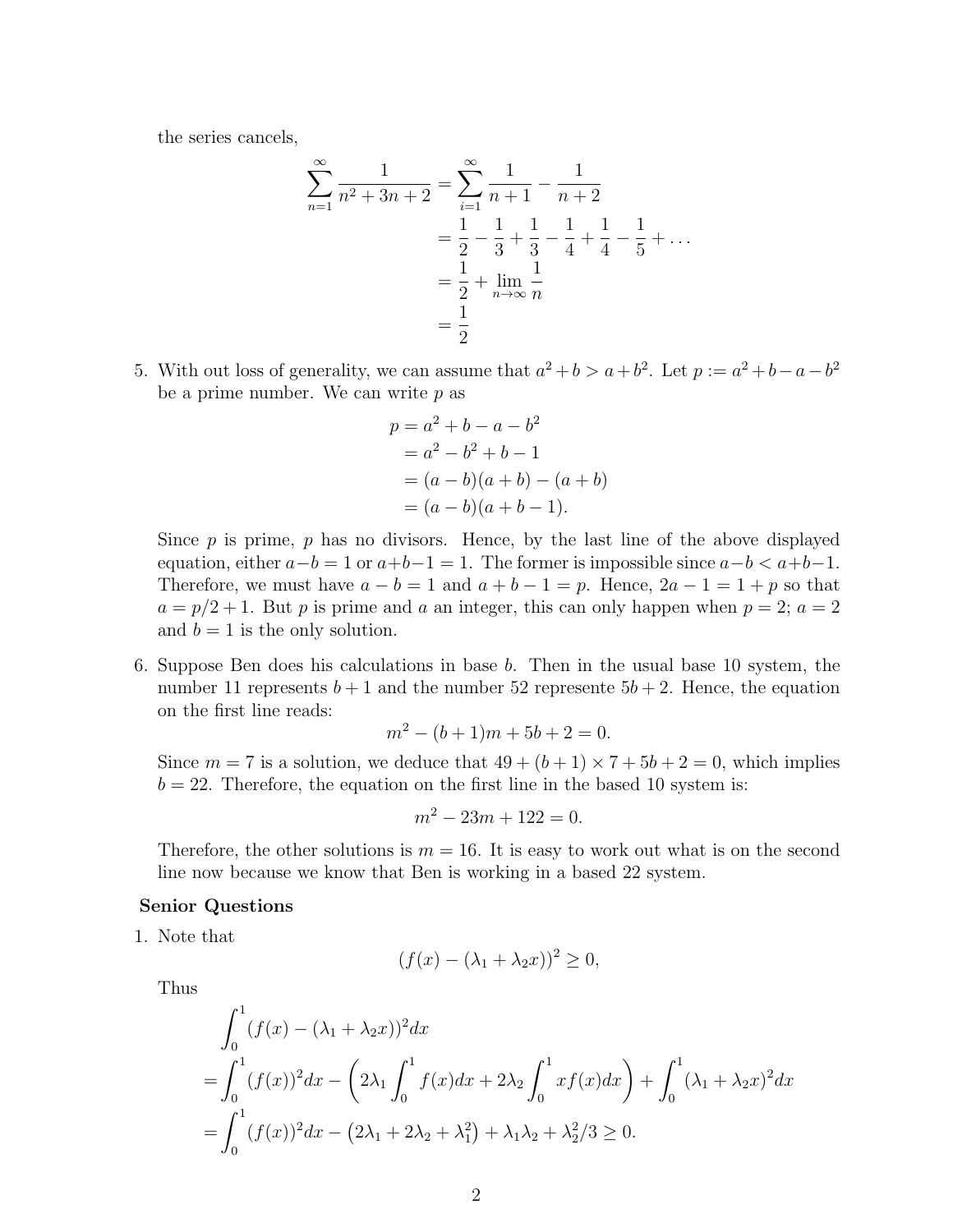Therefore,

<span id="page-2-0"></span>
$$
\int_0^1 (f(x))^2 dx \ge 2\lambda_1 + 2\lambda_2 - (\lambda_1^2 + \lambda_1\lambda_2 + \lambda_2^2/3).
$$
 (1)

In particular, the minimal of  $\int_0^1 (f(x))^2 dx$  is attained when the RHS of [\(1\)](#page-2-0) is minimal. Let  $F(\lambda_1, \lambda_2) = 2\lambda_1 + 2\lambda_2 - (\lambda_1^2 + \lambda_1\lambda_2 + \lambda_2^2/3)$ . To find the critical points of F, we solve the system

$$
\frac{\partial F}{\partial \lambda_1} = -2 + 2\lambda_2 + \lambda_2 = 0,\tag{2}
$$

and

$$
\frac{\partial F}{\partial \lambda_2} = -2 + \lambda_1 + \frac{2\lambda_2}{3} = 0.
$$
\n(3)

which gives  $\lambda_1 = -2$  and  $\lambda_2 = 6$ . It is easy to check this critical point is minimal using the second partial derivative of F. It remains to show that these values of  $\lambda_1, \lambda_2$  are consistent with the constraint  $\int_0^1 f(x)dx = \int_0^1 xf(x)dx = 1$ . To check this, we solve the system

$$
\int_0^1 f(x)dx = \int_0^1 (\lambda_1 + \lambda_2 x)dx = \lambda_1 + \lambda_2/2 = 1,
$$

and

$$
\int_0^1 x f(x) dx = \int_0^1 (\lambda_1 x + \lambda_2 x^2) dx = \lambda_1 / 2 + \lambda_2 / 3 = 1.
$$

The solution of the above system is  $\lambda_1 = -2$  and  $\lambda_2 = 6$ .

2. Flatten the cube as shown below. We will use the symmetry of the objects to come up with a winning strategy for Jane. Note that the flattened cube is symmetric in all directions with respect to the center red object. Thus, if Jane takes out the red cube with her first move, then whichever object(s) John takes out, Jane can copy him symmetrically. For example, if John takes out the object at the most-top, left corner, then Jane will take out the object at most-bottom, right corner. This strategy will ensure that Jane always wins.